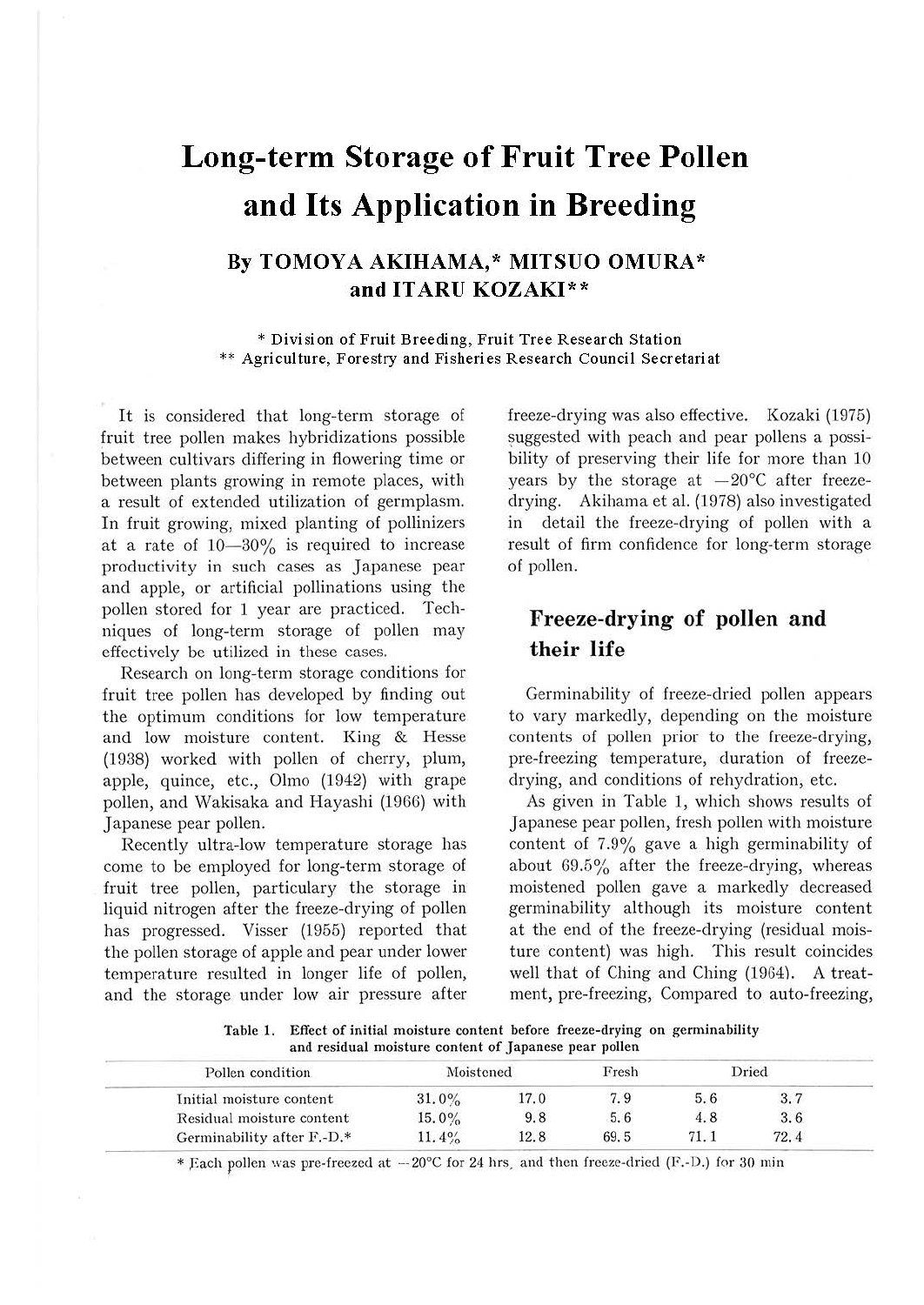was not apparently effective with Japanese pear, but more or less effective with peach, though not so influential.



Fig. 1. Effects of freeze-drying duration on residual moisture content and gcrminability after storage of peach and Japanese pear pollen

As shown in Fig. 1, moisture contents of pollen decreased gradually as the duration of freeze-drying treatment increased, but 1/4 and 1/8 hr durations were most appropriate for peach and Japanese pear pollens, respectively, judged from the germinability after 18 months of storage, although appreciable differences were not observed up to about 2 hrs of duration. This result shows that pollens of peach and Japanese pear are tolerant to long freeze-drying duration as compared with black walnut pollen studied by Hall & Farmer (1964).

To recover the germinability of pollen stored under the dry condition after freeze-drying, it is necessary to consider the conditions of rehydration of pollen. As shown in Figs. 2 and



Fig. 2. Changes of moisture content and gcrminability of freeze-dried peach pollen by rehydration at 20°C in various relative humidity



Fig. 3. Changes of moisture content and germinability of freeze-dried Japanese. pear pollen by rehydration at 20°C in various relative humidity

B, the germinability was almost recovered after G hrs at 20°C, but it decreased rapidly after 48 hrs in the 100% relative humidity plot. It suggests that the rehydration at somewhat low humidity would be desirable to keep the pollen life for longer period after the rehydration.



Fig. 4 shows germination, successively examined, of peach pollen (cultivar Nishiki) that was stored at room temperature,  $5^{\circ}$ C, or  $-20^{\circ}$ C, after freeze-drying. The pollen lost viability within l year at room temperature, and after 4 years at 5°C. On the contrary, when stored at  $-20^{\circ}$ C germinability more than  $70\%$  was maintained after 9 years.

Peach and Japanese pear pollen did not show any decrease in germinability when stored **for**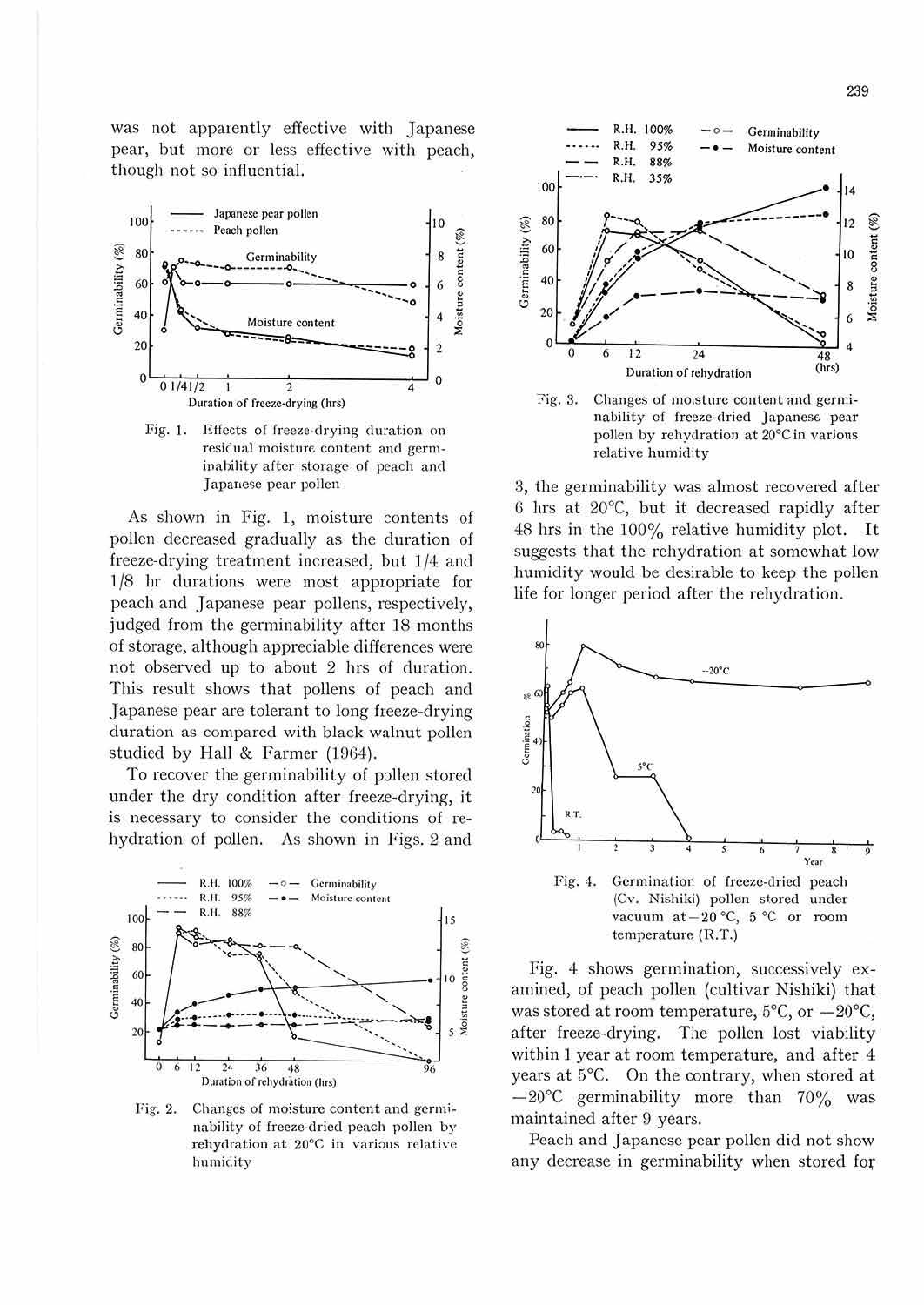|                  |                               |               | Fruit set % (Seed number) |                           |                          |   |
|------------------|-------------------------------|---------------|---------------------------|---------------------------|--------------------------|---|
| Pollen           | Storage                       | Germinability |                           | Cultivar of female parent |                          |   |
|                  |                               |               | Okusankichi               | Bartlett                  | Yakumo                   |   |
| Fresh            | 0 year                        | 80%           | $87\%$ (2.2)              | $95\%$ (8.3)              | $90\%$ (6.2)             |   |
| Freeze-<br>dried | $0$ year                      | 60            | (2.6)<br>82               | (7.5)<br>68               |                          | 합 |
| Freeze-<br>dried | 3 year<br>at $-196$ °C        | 84            | (2.2)<br>90               | (8.7)<br>67               | 86<br>(6.8)              |   |
| Freeze-<br>dried | 6 years<br>at $-20^{\circ}$ C | $75\,$        | 76<br>(2.2)               | (7.4)<br>67               | $\overline{\phantom{m}}$ |   |

Table 2. Fruit set by stored Japanese pear (cy. Chojuro) pollen

more than 4 years at the temperature lower than  $-20^{\circ}$ C under usual dry condition. If the ultra-low temperature storage following the freeze-drying as practiced in this study is employed, almost permanent storage would become possible.

## **Application of pollen storage to cross-breeding**

As it was made clear that pollen life of peach and Japanese pear can be prolonged to long period by adopting low temperature storage associated with freeze-drying, crossing experiments were carried out in the field to know the fertility.

Results of crossing tests with pollen (Japanese pear, cultivar Chōjūrō) stored at low temperature after freeze-drying are shown in Table 2, in which fertility is expressed by fruit set. The pollen stored for 3-6 years in liquid nitrogen  $(-196^{\circ}C)$  or in deep-freezer  $(-20^{\circ}C)$  showed 67- 90% of fruit set against three cultivars of female parents, Okusankichi, Bartlett, and Yakumo, indicating no problem in practical use of stored pollen. Table 3 shows fruit set

Table 3. Fruit set by stored peach (cv. Nishild) pollen

| Pollen                                | Storage  | Germin-<br>ability | Fruit set by<br>self-pollination |  |
|---------------------------------------|----------|--------------------|----------------------------------|--|
| Fresh                                 | $0$ year | 90%                | 30%                              |  |
| Freeze-dried                          | 0 year   | 73                 | 29                               |  |
| $9$ year at<br>-20 °C<br>Freeze-dried |          | 82                 | 28                               |  |

of 28% with pollen (peach cultivar Nishiki) stored for 9 years at  $-20^{\circ}$ C, as compared with 30% for fresh pollen. This result also proves the practicability of stored pollen.

Based on these results, it may be concluded that pollen of Japanese pear and peach can be stored semi-permanently. In Fig. 5, a proce·



Fig. 5. Method of storage and utilization of fruit tree pollen

dure of the practical method of storage is illustrated. At first, flowers just 1 day prior to anthesis are collected in the field, and anthers gathered are kept in chambers at 25°C for 1 day and night to allow anther dehiscence. Next, the pollen is separated from anthers by sieving. For the usual low temperature storage, pollen thus collected is preserved in glass vials placed in desiccators in refrigerator or freezer. In case when freeze-drying is to be applied, however, pollen is pre-frozen at  $-20^{\circ}$ C, followed by freeze-drying for 30 min, and then stored in